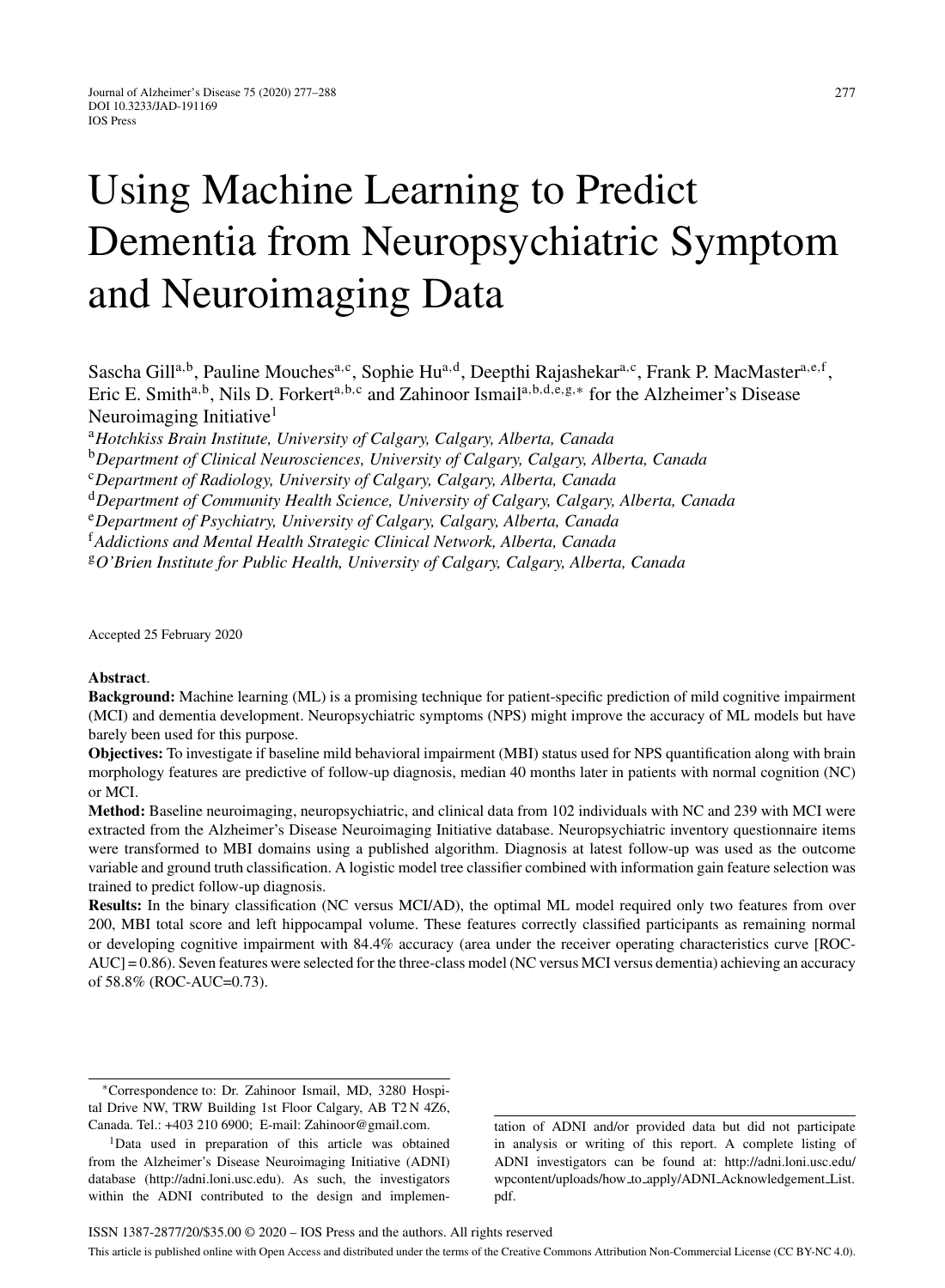**Conclusion:** Baseline NPS, categorized for MBI domain and duration, have prognostic utility in addition to brain morphology measures for predicting diagnosis change using ML. MBI total score, followed by impulse dyscontrol and affective dysregulation were most predictive of future diagnosis.

Keywords: Alzheimer's disease, artificial intelligence, magnetic resonance imaging, mild behavioral impairment, mild cognitive impairment

## **INTRODUCTION**

Machine learning (ML) identifies complex patterns in high-dimensional data, which are then used to make clinical predictions in new datasets. In dementia, the focus of ML models has been neuroimaging and cognition-centric [1]. Well-established imaging biomarkers of Alzheimer's disease (AD) include hippocampal and entorhinal cortex volume reduction, and basal forebrain nuclei loss [2]. Additionally, patterns of atrophy in regions including the paralimbic areas, parietal association areas, lateral temporal, temporoparietal, and frontal cortices have been identified as imaging markers of AD-related neurodegeneration that can be observed in individuals prior to onset of clinical symptoms [2–4]. More specific to ML approaches, Salvatore et al. used ML to identify morphological abnormalities in the hippocampus, entorhinal cortex, basal ganglia, precuneus, and the cerebellum as important in pre-clinical phases of AD [5]. Increasingly, non-cognitive signs and symptoms are considered potential early indicators of neurodegenerative disease [6–8]. Recent evidence suggests that assessment of neuropsychiatric symptoms (NPS) may be promising to identify a high-risk population for dementia [8]. Mild behavioral impairment (MBI) is a validated neurobehavioral syndrome that describes later-life onset of sustained NPS as an at-risk state for incident cognitive decline and dementia [9]. MBI has been suggested to be the index manifestation of dementia, associated with biomarker positivity, genetic links to Alzheimer's disease (AD), and may be a novel approach for early identification of neurocognitive disorders. Conventional NPS assessments have not shown predictive value in previous ML models. For example, Korolev et al. used more than 750 variables including clinical, MRI, and plasma biomarkers to predict progression to AD-dementia of individuals with mild cognitive impairment (MCI), identifying cognitive and functional parameters as most predictive [10]. In this case, NPS were measured conventionally with the neuropsychiatric inventory. We hypothesize that MBI

scores, characterized by sustained NPS, will improve the prognostic accuracy of ML models. This novel approach to NPS characterization (e.g., emphasizing sustained symptoms), can complement the neuroimaging findings, which have been better explored for this purpose in the past. Developing better models can help in understanding the early manifestations of dementia, which can improve clinical care and assist with development of new interventions. Identifying the relative importance of NPS in predicting incident cognitive decline and dementia can guide clinicians to look for emergent and sustained NPS, supplementing clinical and imaging measures that are well known and routinely collected. Further, this approach to earlier detection of dementia risk can inform clinical trial methodology and screening [11]. Thus, the aims of this study were to: 1) identify the optimal feature subset required to predict follow-up diagnosis for a two-class experiment (normal cognition [NC] versus MCI/AD); and 2) identify the optimal feature subset required to predict follow-up diagnosis for a 3 class experiment (NC versus MCI versus AD).

#### **MATERIAL AND METHODS**

## *Alzheimer's Disease Neuroimaging Initiative (ADNI)*

Data were obtained from the ADNI database [\(http://adni.loni.usc.edu/\)](http://adni.loni.usc.edu/). The goal of ADNI is to use clinical, neuropsychological, behavioral, genetic, and neuroimaging data to track the progression of AD dementia.

#### *Participants*

Participants were between 55–90 years of age, English or Spanish speakers, and accompanied by study partners who completed the Neuropsychiatric Inventory Questionnaire (NPI-Q) [12]. All participants provided informed consent to participate. Approval from an ethical standards committee to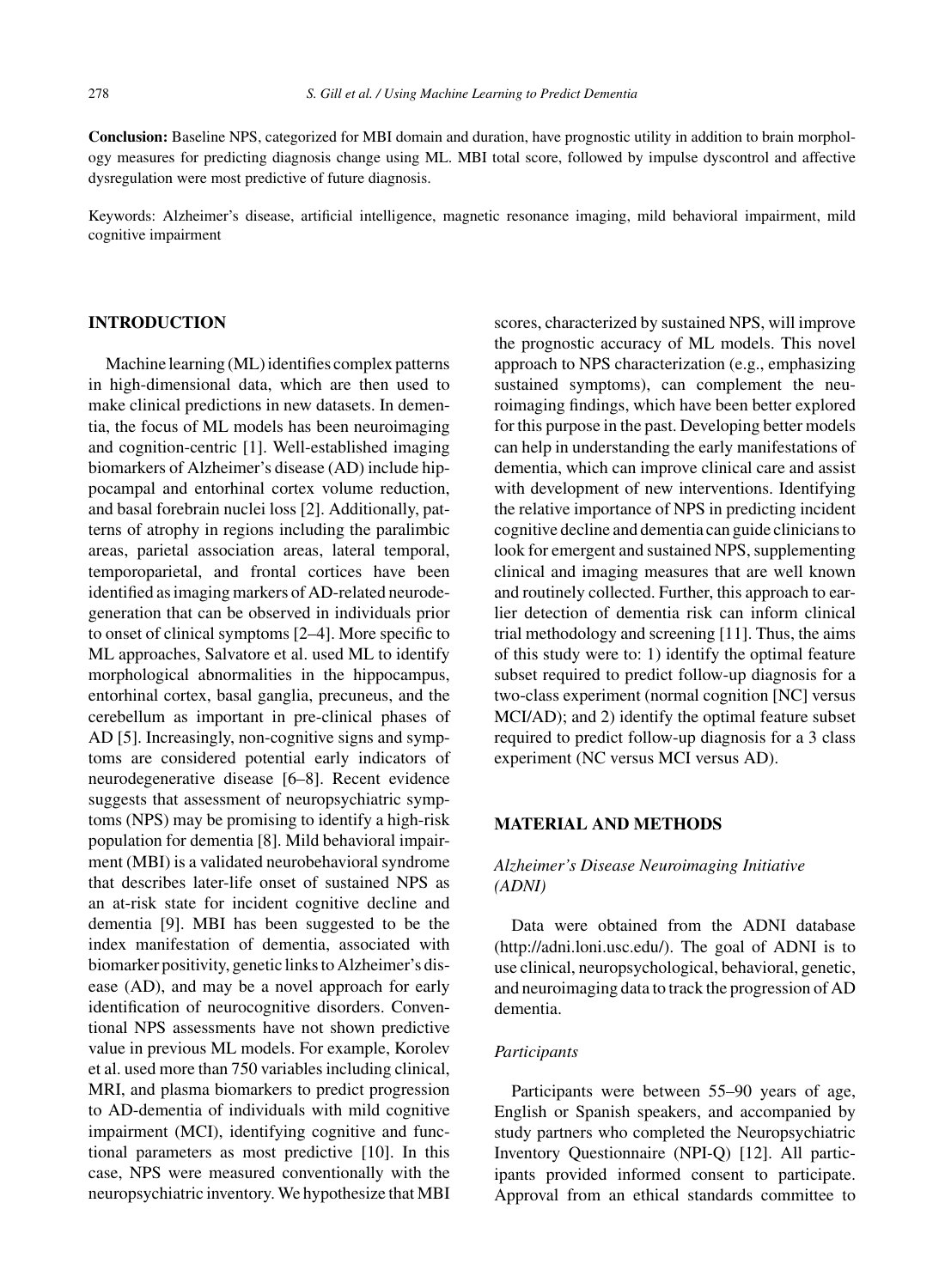conduct this study was received at contributing ADNI sites.

For ADNI-1 participants with NC and MCI at baseline, we collected demographic, clinical, structural MRI, and NPI-Q data as well as final clinical diagnosis at the participant's latest follow-up. All datasets were downloaded on or before December 10, 2018.

MBI diagnosis requires NPS to be emergent in later life and sustained for at least 6 months [9, 13]. The 6-month symptom duration was defined purposefully to exclude transient and reactive symptoms, to improve signal to noise ratio, and to increase diagnostic specificity of MBI compared to the conventional method of assessing NPS. However, ADNI uses the NPI-Q with a reference range of 1 month to capture NPS. The domains from NPI-Q were combined and categorized under MBI domains as follows: drive/motivation (NPI-Q apathy/indifference); emotion regulation (NPI-Q depression, anxiety, elation/euphoria); impulse control (NPI-Q agitation/aggression, irritability, aberrant motor behavior); social cognition (NPI-Q disinhibition); and thoughts/perception (NPI-Q delusions, hallucination) [14]. The MBI total score was calculated by combining the scores on the five MBI domains. To approximate MBI in the ADNI dataset, participants positive for NPS at two consecutive time points 6-months apart (i.e., MBI total score  $>$  0) were classified as MBI-positive (MBI+). Those with no NPS were classified as MBI-negative (MBI-) for comparison. We further narrowed the sample into two non-dementia groups to include individuals with NC and those with MCI based on ADNI's diagnostic eligibility criteria (For more information: [http://](http://adni.loni.usc.edu/wpcontent/uploads/2010/09/ADNI_GeneralProceduresManual.pdf) [adni.loni.usc.edu/wpcontent/uploads/2010/09/](http://adni.loni.usc.edu/wpcontent/uploads/2010/09/ADNI_GeneralProceduresManual.pdf) ADNI [GeneralProceduresManual.pdf](http://adni.loni.usc.edu/wpcontent/uploads/2010/09/ADNI_GeneralProceduresManual.pdf)).

Participants were excluded if: 1) NPI-Q  $assessment < 6$  month apart; 2) baseline demographic/clinical data were > 2 months from NPI-Q exam date; 3) baseline structural MRI data were > 6 months from NPI-Q exam date; 4) follow-up diagnostic status was < 12 months from baseline diagnosis; 5) brain volume data were not processed using FreeSurfer version 4.3, to ensure consistency of the data; 6) UCSF core laboratory's visual quality control identified overall segmentation failure following processing using FreeSurfer version 4.3. Figure 1 shows the step-by-step process for inclusion/exclusion. Participants included for the analysis were 102 NC (38 with MBI and 64 without MBI) and 238 MCI (219 with MBI and 19 without MBI).

#### *Clinical and structural MRI data*

Combining the clinical and structural MRI data, a total of 235 variables were considered as potential features for predicting future diagnostic status, with 11 clinical and 224 structural MRI features.

Clinical features included baseline diagnostic status, age, sex, education, domain, and total scores from the NPI-Q [12]. In order to study the MBI domains, NPS data were transformed into MBI domains using an established algorithm (described above, [14, 15]). MBI scores were then generated as an average of the two NPI-Q scores over the 6-month interval to approximate the 6-month MBI reference range.

Quantitative MRI data were downloaded for this study. We focused on data collected in the ADNI-1 iteration, to keep imaging acquisition parameters similar and the processing pipeline used for extraction of quantitative parameters consistent, as these changed with later ADNI protocols. For the structural volumetric variables, UCSF core laboratory processed data were used. Additional information on UCSF FreeSurfer processing methods is available ([16]; [http://adni.loni.usc.edu/methods/mri-tool/mri](http://adni.loni.usc.edu/methods/mri-tool/mri-analysis/)analysis/).

#### *Statistical analysis*

The assumption of normality was not met and thus non-parametric tests, the Kruskal-Wallis H test, and Fischer's Exact test for continuous and categorical variables, respectively, were performed to examine demographic factors and neuropsychiatric test scores.

#### *Feature selection and classification*

In the ML pipeline, we investigated several feature ranking algorithms (Pearson's correlation, gain-ratio, information gain, and Relieff), as well as multiple classification models (logistic model tree, random forest, nearest neighbor, linear support vector machine, JRIP, and J48 [C4.5 decision tree]). We compared the best results of each model and selected the best performing setup (information gain feature ranking and logistic model tree classifier) considering the accuracy and number of features for further investigation.

Our ML algorithm consists of two steps: the feature ranking and selection, and the actual classification. Feature ranking sorts features according to their relevance to the outcome variable in the first step, which is then used for feature selection. Therefore,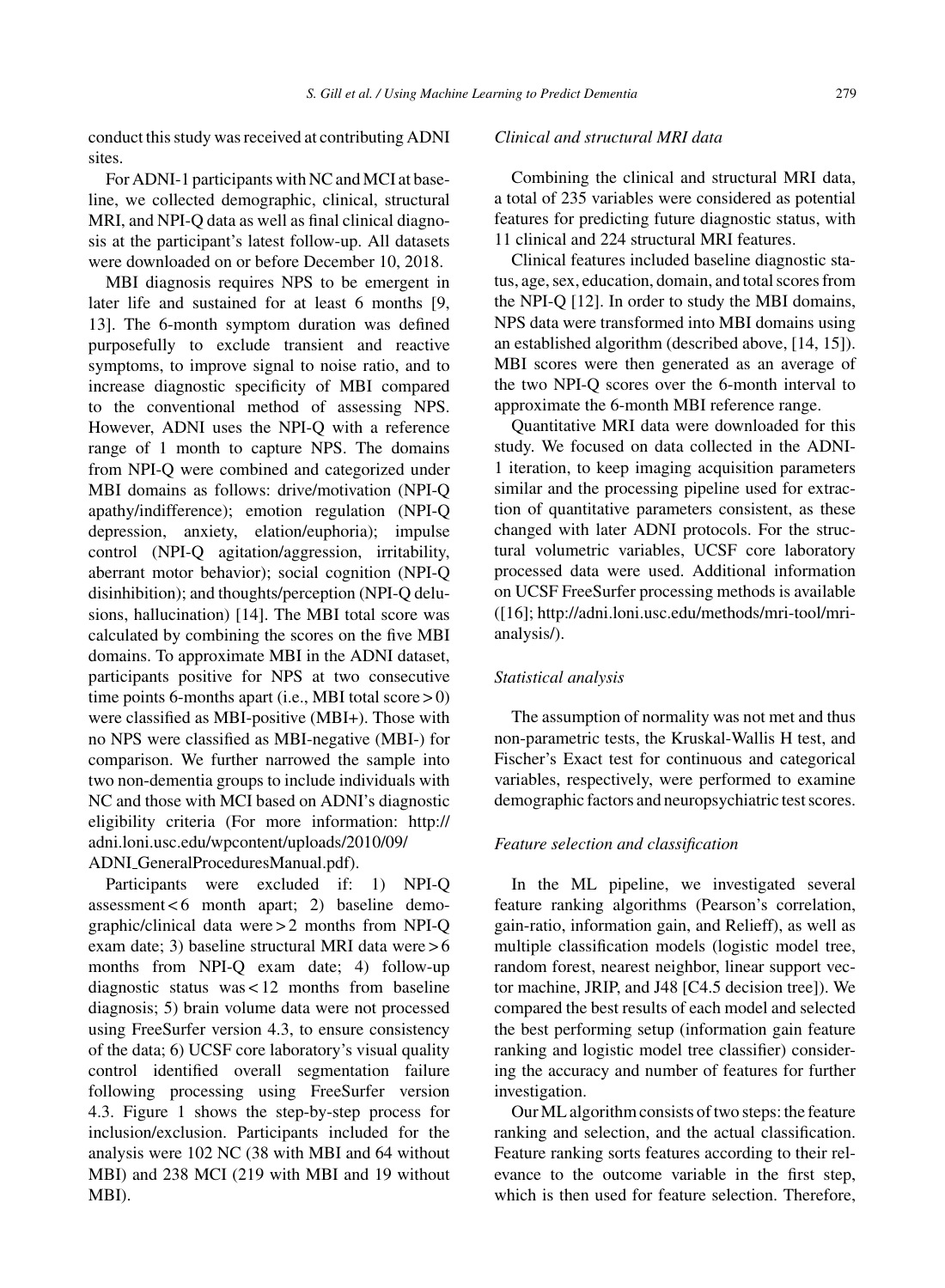

Fig. 1. Data extraction protocol of participants included in the ML analysis.

the information gain value was calculated for each feature with respect to the variable being predicted. The information gain value statistically determines the amount of information "gained" for the variable being predicted by each individual feature, such that the features are ranked according to their relative level of importance (i.e., the most important variable is ranked the highest, of all the variables included in the analysis). An iterative process was used to determine the optimal number of input features by removing the least relevant features as determined by the feature ranking method and using the reduced feature set for classifier evaluation. Reducing the feature number decreases the dimensionality problem, which often improves the model's performance as correlated and non-informative features may negatively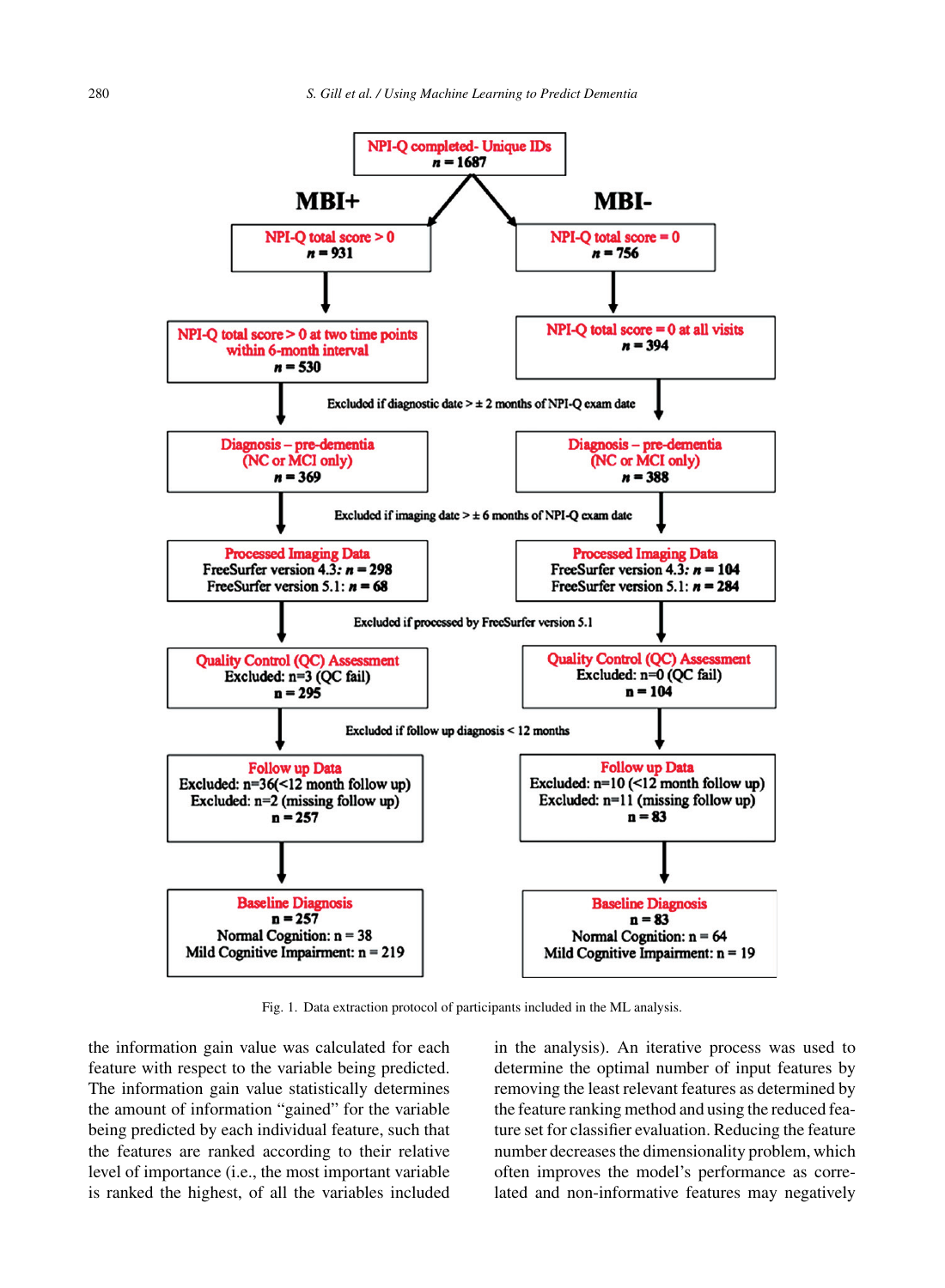|                                     | Total sample   | NC              | MCI            | $\boldsymbol{p}$     |
|-------------------------------------|----------------|-----------------|----------------|----------------------|
|                                     | $(n=340)$      | $(n=102)$       | $(n=238)$      |                      |
|                                     | Median [IQR]   | Median [IQR]    | Median [IQR]   |                      |
| Age $(y)$                           | 74.00          | 75.00           | 74.00          | 0.23                 |
|                                     | [71.00, 80.00] | [71.00, 80.00]  | [70.00, 80.00] |                      |
| Education (y)                       | 16.00          | 16.00           | 16.00          | 0.867                |
|                                     | [14.00, 18.00] | [14.00, 18.00]  | [14.00, 18.00] |                      |
| Sex (M: F)                          | 206:134        | 52:50           | 154:84         | 0.024                |
| Follow-up period (months)           | 40.50          | 48.00           | 38.00          | 0.002                |
|                                     | [29.00, 84.25] | [35.00, 111.50] | [25.00, 76.00] |                      |
| <b>MBI Drive/Motivation</b>         | $\Omega$       | $\Omega$        |                | < 0.001              |
|                                     | [0, 0.50]      | [0, 0]          | [0, 0.50]      |                      |
| <b>MBI</b> Emotional Dysregulation  | 0.50           | $\Omega$        | 0.50           | < 0.001              |
|                                     | [0, 1.00]      | [0, 0]          | [0, 1.50]      |                      |
| <b>MBI</b> Impulse Dyscontrol       | 0.50           | 0               | 1.00           | < 0.001              |
|                                     | [0, 1.50]      | [0, 0.38]       | [0, 1.88]      |                      |
| <b>MBI</b> Social Inappropriateness | $\Omega$       | $\mathbf{0}$    | 0              | < 0.001 <sup>a</sup> |
|                                     | [0, 0]         | [0, 0]          | [0, 0.50]      |                      |
| <b>MBI Psychotic Symptoms</b>       | $\Omega$       | $\Omega$        | 0              | 0.021 <sup>b</sup>   |
|                                     | [0, 0]         | [0, 0]          | [0, 0]         |                      |
| MBI total score                     | 1.50           | 0               | 2.00           | < 0.001              |
|                                     | [0.50, 3.00]   | [0, 1.00]       | [1.00, 3.50]   |                      |

Table 1 Demographic characteristics and neuropsychiatric test scores across the two groups

<sup>a</sup>NC *M*(SD)=0.025(0.013); MCI: *M*(SD)=0.255(0.03). <sup>b</sup>NC: *M*(SD)=0; MCI: *M*(SD)=0.034(0.01). Nonparametric tests conducted, with median and interquartile range [IQR] reported. NC, normal cognition; MCI, mild cognitive impairment; M, male; F, female; *M*, mean; SD, standard deviation.

impact the prediction. A logistic model tree [17] employing CART-based pruning [18] was used for the classification based on the ranked and selected features. This decision tree approach employs logistic regression models for the decision on each tree leaf. It is a powerful and interpretable classification model that does not require any hyperparameters to be tuned. Practically, the feature ranking and selection was implemented within the cross validation (see below) in a nested fashion to prevent double dipping. Weka version 3.8 was used for the ML experiments [19].

#### *Classification experiments*

Two main ML experiments were conducted in this work. In the first case, the ML model was trained to predict future diagnosis restricted to normal (NC) versus abnormal cognition (MCI or AD). The second experiment was a three-class classification performed to predict individual-specific follow-up diagnosis (NC, MCI, AD) using the baseline features. For each experiment, we conducted a stepwise approach wherein we explored brain morphological features only (demographics+MRI), followed by clinical features only (demographics+MBI), and then combining clinical and brain morphology features to explore if the performance of the ML model improves

by combining neuroimaging and clinical features (including MBI).

A 10-fold cross-validation approach was used to assess the models by training ten models for each experiment. In each iteration, 90% of the data were randomly selected for training and 10% for testing. Thus, this process results in one prediction per sample of the entire dataset. This process was repeated ten times to assess the variability of the evaluation metrics. Therefore, the resulting evaluation metrics are averaged over the ten cross-validation iterations and the 95% confidence intervals are reported. Metrics of model performance were area under the receiver operating characteristics (ROC-AUC) curve, accuracy (percent correctly classified), true and false positives, true and false negatives, precision (i.e., the positive predictive value), recall (i.e., sensitivity), and F-measure (harmonic mean of precision and recall).

#### **RESULTS**

Table 1 shows demographic characteristics and MBI scores of the sample. Across groups, there were no significant differences in age and education. However, there were significant differences between groups in the follow-up period. Individuals with baseline normal cognition were followed for a longer time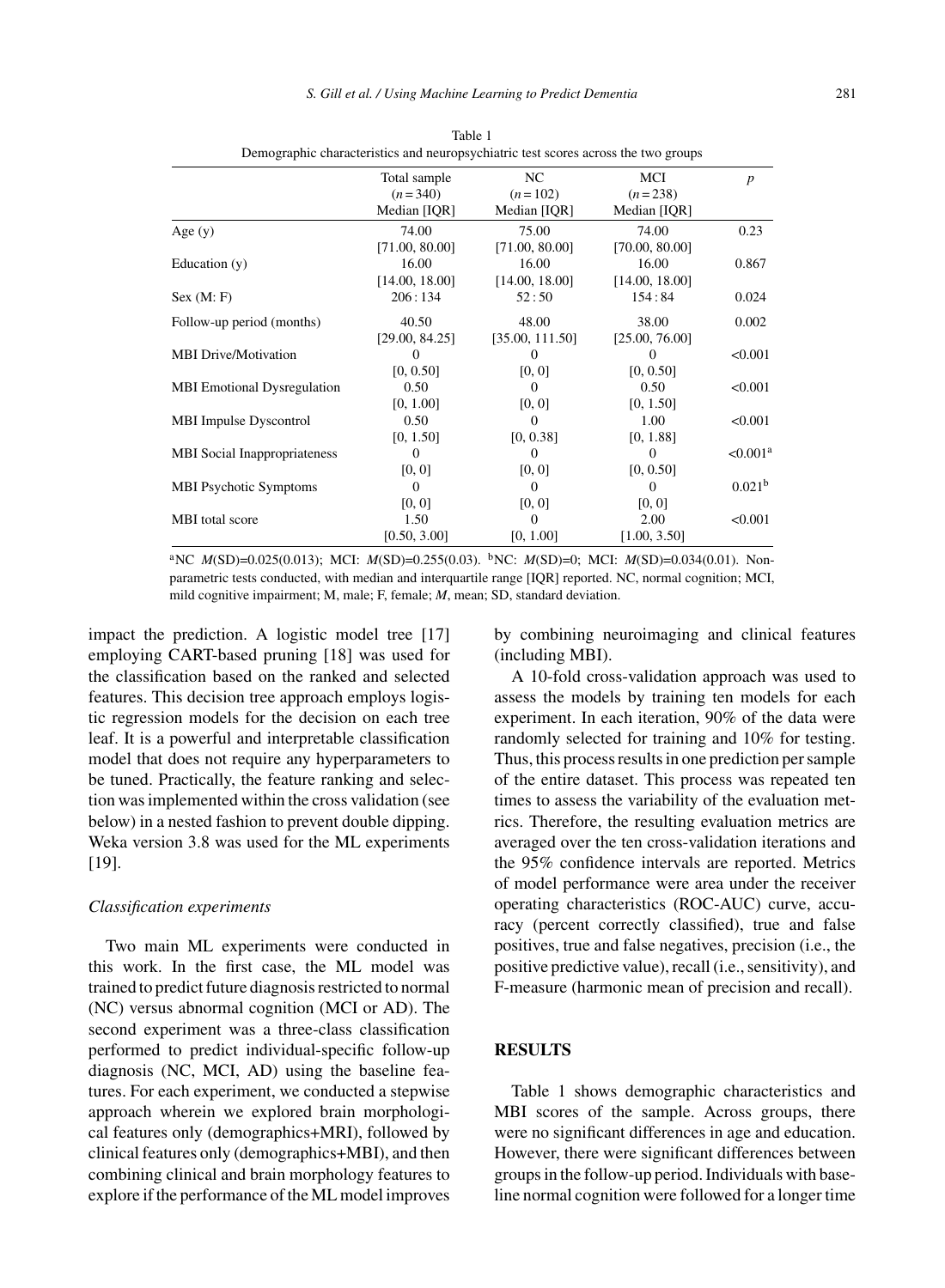

Fig. 2. Frequency distribution of MBI domains in individuals with normal cognition (NC,  $n = 102$ ) and mild cognitive impairment (MCI, *n* = 238).

 $(M = 68.63$  months;  $SD = 43.46$ ) compared to patients with baseline MCI ( $M = 53.19$  months,  $SD = 34.72$ ). Additionally, there were significant group differences in all MBI domains and MBI total score, with individuals with MCI scoring higher. Figure 2 shows the distribution of the two groups across MBI domains. At follow-up, there were 83 individuals with NC, 112 with MCI, and 145 with AD.

Table 2 shows the class balance (i.e., number of individuals for each diagnostic status at follow-up) and output metrics for the two classification experiments. For the three-class experiment, the reported measurements are an average of the metrics for each of the three classes (each one being a positive class in its own calculation). Combining the two types of features (clinical+brain morphological features) led to a better prediction model compared to using clinical or morphology features alone and thus are discussed in a greater detail below. For the combined approach, the mean area under the ROC curve (ROC-AUC) for experiment 1 and 2 was 0.86 (CI:0.853–0.867) and 0.73 (CI: 0.725–0.743), respectively.

The binary classification experiment (classifying participants as NC versus MCI/AD) required only two features, achieving a ROC-AUC of 0.86 (CI:0.853-0.867). On average, this model correctly classified 84.9% (CI:  $84.4\% - 85.4\%$ ) of the cases, with a sensitivity of 0.92 and a specificity of 0.63.

For the second ML experiment (classifying patients into three categories based on final diagnosis: NC, MCI, or AD), the optimal model required seven features achieving an overall discrimination (ROC-AUC) of 0.73 (CI: 0.725–0.743) and a mean accuracy of 58.8% (CI: 58.1% – 59.4%). With each class being a positive class in its own calculation, the mean group

|                            |                                            |                    |                                                 |                      |                  |                   |                                                                                                                                          | Frequency of each diagnosis at the follow-up visits in the three classification experiments and the associated output metrics for each                                                                                                                                     |                   |              |                                                                                                                                                                                                |
|----------------------------|--------------------------------------------|--------------------|-------------------------------------------------|----------------------|------------------|-------------------|------------------------------------------------------------------------------------------------------------------------------------------|----------------------------------------------------------------------------------------------------------------------------------------------------------------------------------------------------------------------------------------------------------------------------|-------------------|--------------|------------------------------------------------------------------------------------------------------------------------------------------------------------------------------------------------|
| Experiment Class 1 Class 2 |                                            | Class 3            | Type of<br>features                             | Selected<br>features | TP rate<br>M [C] | M ICII<br>FP rate | Precision<br>M ICI I                                                                                                                     | $\frac{M}{N}$<br>Recall                                                                                                                                                                                                                                                    | F-Measure<br>MICI | M ICI<br>AUC | Accuracy<br>M [C]                                                                                                                                                                              |
| Normal<br>ersus            | NC:83 MCI/AD: 257<br>$(24.5\%)$ $(75.5\%)$ |                    | Timical+MRI<br>Clinical only<br><b>ARI</b> only |                      |                  |                   |                                                                                                                                          | 0.85 [0.84-4.85] 0.80 [0.89-20.80 [0.85] 0.85 [0.840:8410.85] 0.85 [0.840:84 [0.840:84] 0.80 [0.8414 [0.85] 0.80 [0.85] 0.80 [0.89-435]<br>0.82 [0.81.0.82] 0.31-0.79 [0.72-0.36] 0.81 [0.81.0.82] 0.82 [0.831.0.82] 0.82] 0.82 [0.82] 0.82 [0.79 [0.79] 0.79 [0.79] 0.34] |                   |              | $0.76$   $0.77$ ] $0.50$   $0.48-0.51$   $0.74$   $0.759-0.75$   $0.759-0.77$ ] $0.75$   $0.74-0.75$   $0.76$   $0.76$   $0.78$   $74.8-76.6$ ]                                                |
| NC versus<br>Abnormal)     | NC:83 MCI: 112<br>$(24.5\%)$ $(32.9\%)$    | AD: 145<br>(42.6%) | Clinical+MRI<br>Clinical only                   |                      |                  |                   |                                                                                                                                          | $0.54$ [0.53-0.55] $0.26$ [0.26-0.27] $0.51$ [0.50-0.52] $0.54$ [0.53-0.55] $0.51$ [0.50-0.52] $0.57$ [0.66-0.68]                                                                                                                                                          |                   |              | 0.59 [0.58-0.59] 0.23 [0.23-0.24] 0.57 [0.56-0.58] 0.59 [0.58-0.59] 0.57 [0.56-0.58] 0.73 [0.72-0.74] 58.8% [58.1-59.4]<br>54.3% [53.2-55.3]                                                   |
| ACI versus                 |                                            |                    | MRI only                                        |                      |                  |                   |                                                                                                                                          |                                                                                                                                                                                                                                                                            |                   |              | [0] 6447.43 %8 [0] 846 [0] 8810] 660 [0] 6450 [47] 6450 [47] 6450 [47] 646 [47] 646 [47] 646 [0] 8810 [649] 65                                                                                 |
|                            |                                            |                    |                                                 |                      |                  |                   | en repeated 10-fold cross-validation; CI, 95% confidence interval; TP, true positive; FP, false positive; AUC, area under the ROC curve. |                                                                                                                                                                                                                                                                            |                   |              | C, normal cognition; MCI, mild cognitive impairment; AD, Alzheimer's disease. Output metrics of a decision-tree based algorithm, combined with a relief feature selector - M, average over the |

Table 2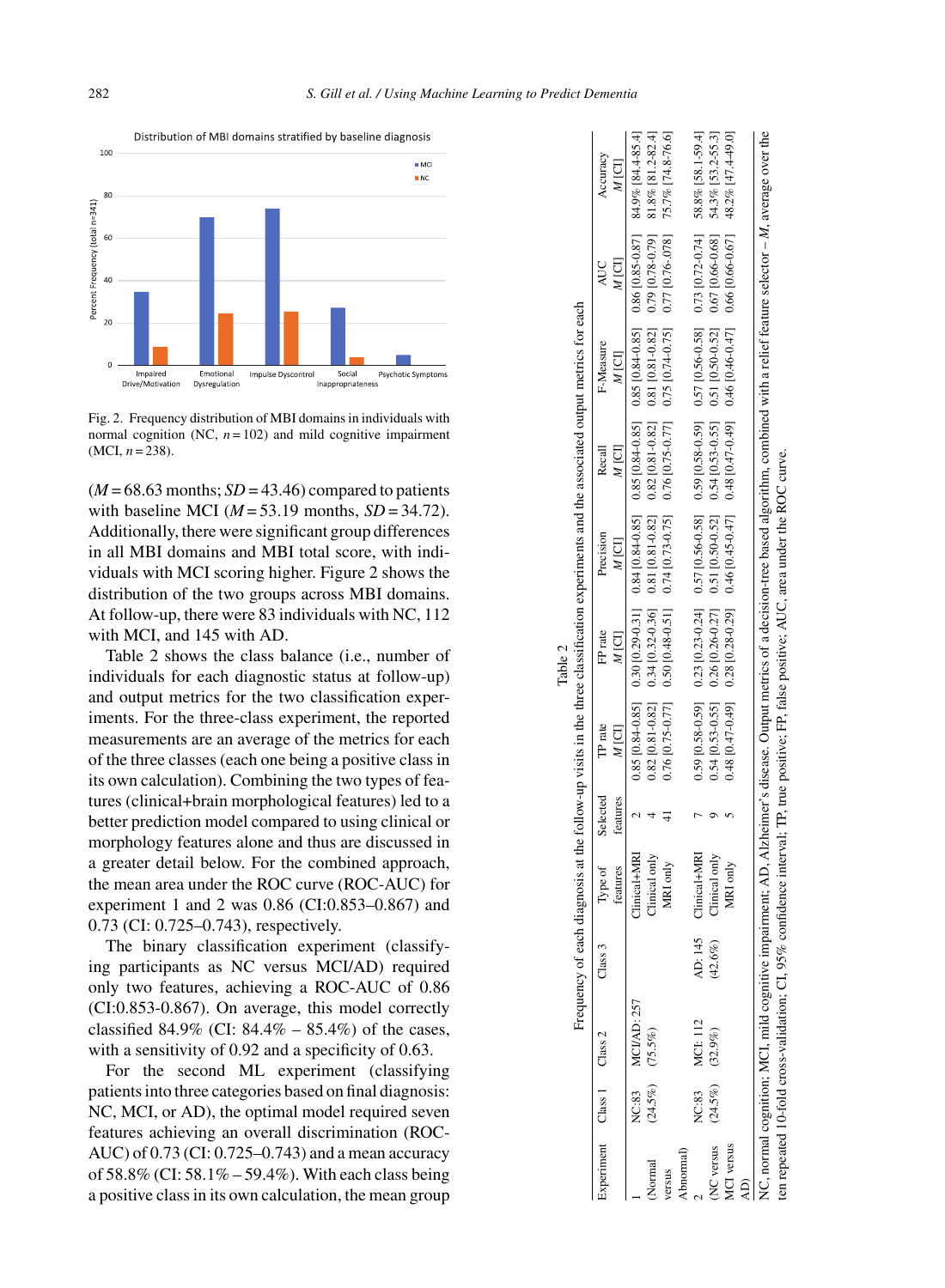|                                                    | the first two experiments |              |              |
|----------------------------------------------------|---------------------------|--------------|--------------|
| <b>Features Selected</b>                           | Total sample              | NC.          | MCI          |
|                                                    | $(n=340)$                 | $(n=102)$    | $(n=238)$    |
|                                                    | Median [IOR]              | Median [IQR] | Median [IQR] |
| MBI Total Score*,**                                | 1.50                      | 0.00         | 2.00         |
|                                                    | [0.50, 3.00]              | [0.00, 1.00] | [1.00, 3.50] |
| Volume of Left Hippocampus $(mm^3)$ <sup>***</sup> | 3251.50                   | 3617.50      | 3072.50      |
|                                                    | [2833, 3681]              | [3250, 3918] | [2713, 3510] |
| MBI Impulse Dyscontrol Score**                     | 0.50                      | 0.00         | 1.00         |
|                                                    | [0.00, 1.50]              | [0.00, 0.38] | [0.00, 1.88] |
| <b>Cortical Thickness</b>                          | 3.21                      | 3.38         | 3.07         |
| Average of Left Entorhinal (mm)**                  | [2.83, 3.51]              | [3.22, 3.61] | [2.73, 3.42] |
| <b>MBI</b> Emotional                               | 0.50                      | $\Omega$     | 0.50         |
| Dysregulation Score**                              | [0, 1.00]                 | [0, 0]       | [0, 1.50]    |
| Volume of Left                                     | 1682.00                   | 1904.50      | 1558.00      |
| Entorhinal $(mm3)**$                               | [1372, 1996]              | [1675, 2110] | [1282, 1943] |
| Cortical Thickness Average of Left                 | 2.66                      | 2.73         | 2.59         |
| Middle Temporal Gyrus (mm)**                       | [2.48, 2.78]              | [2.65, 2.82] | [2.43, 2.74] |

Table 3 Features selected via ML to predict follow up diagnostic status based on baseline inputs in

<sup>∗</sup>Experiment 1: Subjects classified into: NC versus MCI or AD-dementia −→ 2 features. ∗∗Experiment 2: Subjects classified into: NC versus MCI versus AD-dementia −→ 7 features. Non-parametric tests conducted, with median and interquartile range (IQR) reported. NC, normal cognition; MCI, mild-cognitive impairment.

specific sensitivity and specificity metrics were as follows: NC (sensitivity =  $0.87$ , specificity =  $0.66$ ), MCI (sensitivity =  $0.81$ , specificity =  $0.31$ ), and AD (sensitivity =  $0.69$ , specificity =  $0.76$ ).

Table 3 shows the features selected for the two experiments. In both, the MBI total scores and the left hippocampus volume were selected as the highest ranked features. However, the three-class experiment required additional features including scores on the MBI impulse dyscontrol domain, cortical thickness of the left entorhinal cortex, scores on the MBI emotion dysregulation domain, volume of the left entorhinal cortex, and cortical thickness of the left middle temporal gyrus.

#### **DISCUSSION**

ML methods can identify distinctive imaging and clinical features and patterns to make diagnostic predictions. Clinically, this approach can potentially assist in dementia prognostication for those presenting with cognitive complaints, as this is a common question clinicians are facing. NPS are common in prodromal dementia [20], can even present in preclinical dementia [5], and are clinically significant [21–24]. While several studies have used complex ML models to predict stages of dementia, NPS are often ignored as potentially predictive features [1, 10, 25]. In this study, the future diagnostic status of participants was predicted using clinical information, structural MRI, and MBI scores. The ML models combining clinical, MBI scores, and structural MRI features achieved the highest accuracy predicting diagnostic status at follow-up in comparison to the ML models using clinical or brain morphological features only.

In the two-class experiment, the ML model achieved a high accuracy (84.9%) and required only two features to distinguish normal from impaired (NC versus MCI/AD). The three-class experiment resulted in an accuracy of 58.8%, which despite being lower than the accuracy of the two-class experiment is still considerably better than chance level. A more detailed investigation of the results revealed that differentiating the MCI and AD group was the most challenging for this classifier. It is likely that in the ADNI-1 dataset, some individuals with MCI have patterns of structural atrophy similar to AD, suggesting that MCI may be more similar to AD than NC. This similarity between MCI and AD might also make it more challenging for the ML model to distinguish between the two groups, thus, requiring more features. Clinical experience mirrors this challenge in that the differentiation between MCI and dementia is based on functional decline, which can sometimes be difficult to identify or quantify, resulting in an overlap between groups. Thus, the results identifying features to distinguish normal from abnormal are more clinically meaningful, in comparison to those distinguishing between degrees of impairment (MCI versus AD). Combining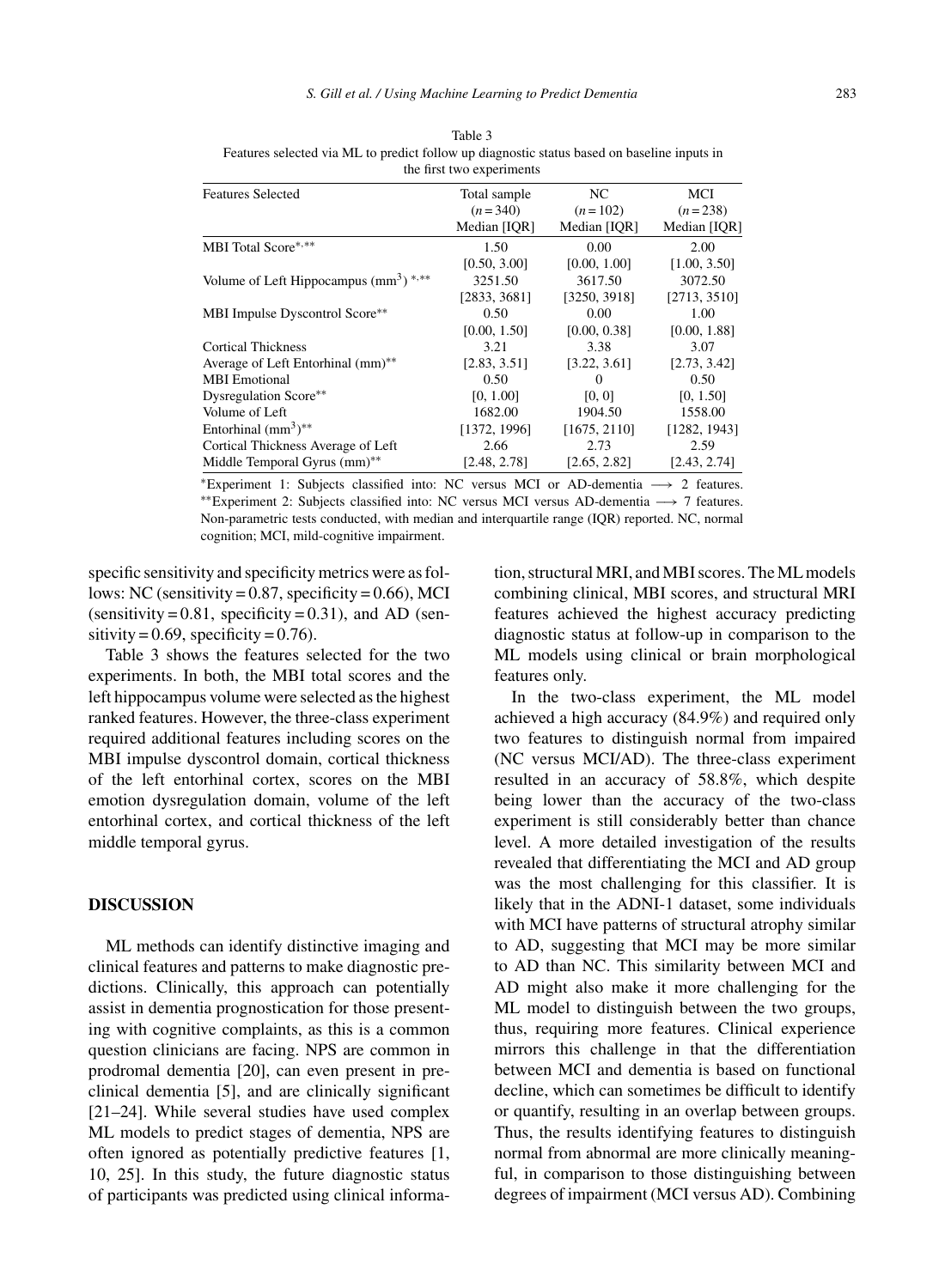different types of data could help to further improve the accuracy of the three-class model to differentiate between clinically relevant groups.

In this study cohort, the ML model required only 2–7 features to optimally classify individuals for the two classification tasks. MBI total scores had greater prognostic utility as quantified by the information gain metric compared to all other clinical or volumetric variables for predicting diagnostic status over time. In both classification experiments, the MBI total score was ranked as the most important variable for distinguishing the normal versus abnormal cognition group, as well as for classifying individuals into NC, MCI, and AD groups. Additionally, the two-class experiment included the volume of the left hippocampus as an important predictor. Of the seven features required for the three-class classification, four were imaging markers (left hippocampus volume, cortical thickness and volume of the entorhinal cortex, and cortical thickness of the left middle temporal gyrus) and three were NPS markers (MBI total score, impulse dyscontrol score, and emotional dysregulation score) emphasizing the importance of NPS in the AD process.

The majority of previously described ML models for classification of MCI and AD have focused on a single imaging modality, while only a few multimodal classification models have been developed to predict progression of the neurodegenerative disease [1, 10, 25, 26]. However, researchers have mostly narrowed ML studies to include clinical, cognitive, and structural or functional neuroimaging variables only. In a recent systematic review, it was highlighted that to improve the performance of ML models, additional types of data must be explored [27]. MBI is a novel way of capturing and presenting NPS data. Based on the results in this study, it is evident that including MBI in ML models has the potential to increase the prognostic utility and accuracy. In this work, we demonstrated that these symptoms are amongst the most important predictors, along with left hippocampus volume, cortical thickness and volume of the entorhinal cortex, and cortical thickness of the left middle temporal gyrus.

The volumetric findings are generally consistent with past literature in which one of the earliest imaging marker identified is atrophy in the medial temporal lobe, specifically in the hippocampus and entorhinal cortex, which previously also has been found to be predictive of progression from MCI to AD [1, 10, 28]. With a similar goal of building a clinically-translatable ML model, Grassi et

al. focused on inexpensive measurements such as demographics, neuropsychological tests, cardiovascular risk indexes, and visual rating scale of brain atrophy to predict the likelihood of conversion to dementia in pre-MCI/MCI participants [29]. Their best model required 16 features out of a total of 34, which achieved a classification accuracy of 91.3%, with the cognitive test scores, diagnostic status, hippocampal and entorhinal atrophy being within the top 10 features [29]. While differences in sample, ML algorithm used, and features analyzed could explain the difference in performance accuracy when compared to our results, the brain regions identified were similar and thus they are potentially important predictors of cognitive decline and dementia.

Recent evidence also suggests that assessment of NPS such as apathy, mood disturbances, anxiety, agitation, disinhibition, and psychosis may provide a simple and efficient method to identify a high-risk population for dementia [30, 31]. Population-based [7, 32] as well as clinic-based cohort [33] studies provide consistent evidence that NPS in MCI are associated with higher risk for incident dementia, with an estimated annual rate of progression to dementia of 25% for MCI plus NPS in contrast to 10- 15% per year for MCI alone [33, 34]. Similarly, NPS in older adults with NC confers a higher likelihood of progression to MCI and dementia [8]. However, investigating these behavioral symptoms in predictive models is underappreciated, in part due to the way NPS are historically measured. Our study highlights the importance of MBI total and domain specific MBI scores as important predictors of progression to worsened diagnosed status.

Our study differs from Korolev et al. who used total and item-scores from the NPI-Q in their prognostic model of progression from MCI to AD. With this approach, NPS were not identified as important features [10]. In our view, the most likely explanation is that by requiring *sustained* NPS, consistent with the definition of MBI, we likely reduced noise (i.e., false positives) introduced by transient and reactive neuropsychiatric symptoms. In a population-based study, the point prevalence of NPS at a single assessment was quite high at 34.1% within a sample encompassing individuals from normal aging to MCI [15]. However, validation studies of MBI using the full criteria (including the proper 6-month reference range, and using the appropriate MBI case ascertainment tool—the MBI checklist [13]) gave lower estimates of prevalence, 5.8% in subjective cognitive decline [35] and 14.2% in MCI [36], which are probably more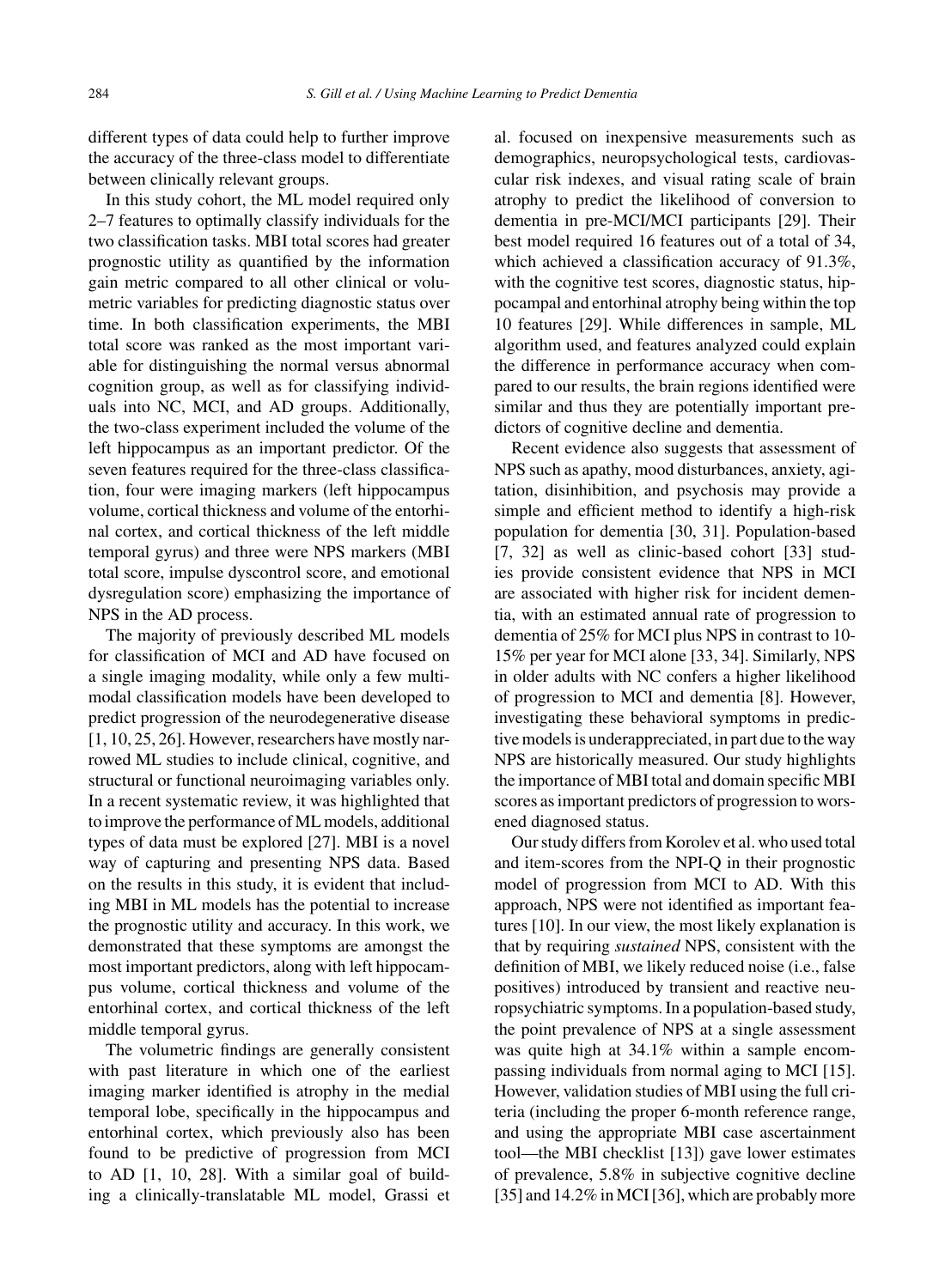specific for persistent changes related to neurodegeneration. This smaller and higher risk group offers an opportunity for more targeted and efficient use of imaging and biomarker studies to capture preclinical disease [37]. Thus, the MBI requirement for later life emergent and sustained NPS may better reflect true NPS that result from neurodegeneration and proteinopathies associated with dementia, removing symptoms that may be a result of non-dementia eti-

ologies [38]. Additionally, beyond the total MBI score, the impulse dyscontrol and emotional dysregulation domains were also observed as important features in the prediction models developed in this work. The prevalence of agitation in MCI varies from 5– 25% in population-based studies [39]. Agitation and irritability are associated with greater atrophy in frontal, insular, amygdala, cingulate, and hippocampal regions [40, 41], and with posterior cingulate hypometabolism in preclinical AD [42]. The overall prevalence of depression in MCI is 32% and more frequent in clinical (40%) versus community (25%) samples. Additionally, a recent scoping review has highlighted the importance of the natural history of emotional dysregulation symptoms (i.e., later life onset versus chronic and recurrent symptoms) in preclinical and prodromal dementia, emphasizing the prognostic utility of these symptoms when assessed and measured appropriately [38].

There are several strengths of the present study. A unique aspect is the use of individuals in the preclinical and prodromal phase of AD, i.e., individuals with NC and MCI baseline diagnostic status, to classify participants into the various diagnostic groups at follow-up visits. Additionally, by using the rigorous cross-validation approach, we attempted to avoid the issue of over-fitting the training data, thus, improving the reliability and generalizability of the results. The results of the cross-validation suggest that the ML models are quite robust and reliable as the confidence intervals are quite narrow and decrease the risk of the findings not being reproducible in external datasets or not being clinically applicable. Nevertheless, the developed ML models should be evaluated using prospectively collected independent data in the next step for further validation.

#### *Limitations*

Our study has some limitations inherent with the ADNI database and due to our study criteria/analysis plan. One such limitation is the variability in the follow-up period. By not having a maximum cut-off, our results might be confounded as long followup time is beneficial in seeing changes for those with NC at baseline. However, we are also more likely to see MCI-converters. Our study was also limited by the measures included in the analysis. By focusing on a single imaging modality, we restricted our findings to MRI structural changes only, while other studies have shown improved classification accuracies with a multi-modal imaging approach [1, 10, 43]. Thus, while the accuracy of our classification models was not as high, it might be possible to improve this by including other imagebased biomarkers such as PET and fMRI. However, we believe that NPS, when appropriately measured, will remain important features for the prediction and, thus, future studies should evaluate multiple imaging modalities supplemented with neuropsychiatric data in their ML models. Finally, MBI case detection was approximated using transformations of the NPI-Q. Previous studies have demonstrated inflated MBI prevalence estimates when using this method compared to studies using the MBI checklist (MBI-C). The MBI-C is the specific MBI case ascertainment instrument, developed to measure NPS in non-demented community dwelling functionally independent older adults, i.e., the pre-dementia population [13]. While we operationalized MBI+cases as those who had NPS present at two time points, there is still some risk of measurement error with this approach. The MBI-C has a 6-month reference range and stipulates clearly that symptoms be emergent in later life, sustained for 6 months, and represent a change from baseline behavior [13]. Furthermore, the only item in the NPI-Q that approximates the social inappropriateness domain in MBI is "disinhibition", but there may be overlap between disinhibition and agitation/impulsivity. In the MBI-C, there are discrete differences in these domains, with questions developed for the five MBI domains, in language geared toward community dwelling older adults. Future studies should use the MBI-C in predictive algorithms, once datasets that have incorporated this instrument become available [\(http://www.MBItest.org\)](http://www.MBItest.org). Despite its overwhelming utility, there are also some limitations from the use of ADNI, such as the exclusion of patients with psychiatric conditions simply based on severity on psychiatric rating scales [38], and the Alzheimercentric approach to enrolment. Finally, our findings are a first step in a series of experiments in a series of datasets. These findings need replication and exten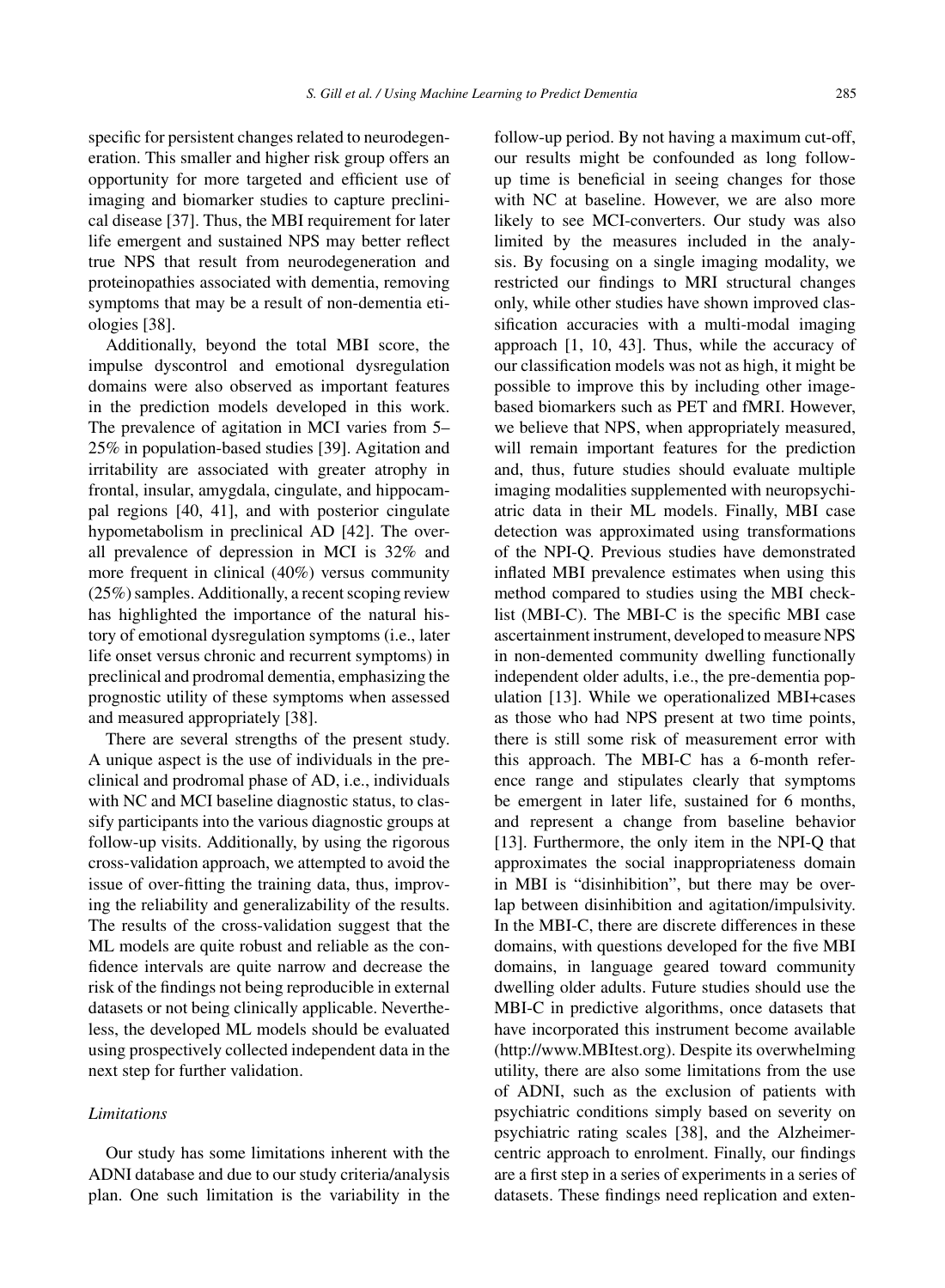sion in other datasets, which should also explore other ML approaches.

#### *Conclusion*

In summary, this is one of a few studies that combines baseline clinical, neuropsychiatric, and structural MRI data in non-demented older adults using a ML framework to predict future cognitive category. Our proof of concept study supports that ML models can achieve better results if appropriately described and measured NPS in an MBI framework are used as features, in addition to commonly used imaging biomarkers, in order to predict disease progression in those with preclinical or prodromal illness. This approach can drive research into earlier detection of dementia, assist with more efficient resource utilization, and also inform clinical practice with a greater sensitivity to later life emergent NPS and dementia risk.

## **ACKNOWLEDGMENTS**

Grant support included the Alzheimer Society of Calgary via the Hotchkiss Brain Institute (Ismail), the Canada Research Chairs program as well as the River Fund at Calgary Foundation (Forkert), and the University of Calgary (Gill). We also acknowledge the Mathison Centre for Mental Health Research & Education, and the Ron and Rene Ward Centre for Healthy Brain Aging for support.

Data collection and sharing for this project was funded by the Alzheimer's Disease Neuroimaging Initiative (ADNI) (National Institutes of Health Grant U01 AG024904) and DOD ADNI (Department of Defense award number W81XWH-12-2-0012). ADNI is funded by the National Institute on Aging, the National Institute of Biomedical Imaging and Bioengineering, and through generous contributions of several others.

Authors' disclosures available online ([https://](https://www.j-alz.com/manuscript-disclosures/19-1169r1) [www.j-alz.com/manuscript-disclosures/19-1169r1\)](https://www.j-alz.com/manuscript-disclosures/19-1169r1).

#### **REFERENCES**

- [1] Rathore S, Habes M, Iftikhar MA, Shacklett A, Davatzikos C (2017) A review on neuroimaging-based classification studies and associated feature extraction methods for Alzheimer's disease and its prodromal stages. *Neuroimage* **155**, 530-548.
- [2] Hampel H, Bürger K, Teipel SJ, Bokde ALW, Zetterberg H, Blennow K (2008) Core candidate neurochemical and imag-

ing biomarkers of Alzheimer's disease. *Alzheimers Dement* **4**, 38-48.

- [3] Ewers M, Sperling RA, Klunk WE, Weiner MW, Hampel H (2011) Neuroimaging markers for the prediction and early diagnosis of Alzheimer's disease dementia. *Trends Neurosci* **34**, 430-442.
- [4] Sperling RA, Aisen PS, Beckett LA, Bennett DA, Craft S, Fagan AM, Iwatsubo T, Jack CR, Kaye J, Montine TJ, Park DC, Reiman EM, Rowe CC, Siemers E, Stern Y, Yaffe K, Carrillo MC, Thies B, Morrison-Bogorad M, Wagster MV, Phelps CH (2011) Toward defining the preclinical stages of Alzheimer's disease: Recommendations from the National Institute on Aging-Alzheimer's Association workgroups on diagnostic guidelines for Alzheimer's disease. *Alzheimers Dement* **7**, 280-292.
- [5] Salvatore C, Cerasa A, Battista P, Gilardi MC, Quattrone A, Castiglioni I (2015) Magnetic resonance imaging biomarkers for the early diagnosis of Alzheimer's disease: A machine learning approach. *Front Neurosci* **9**, 307.
- [6] Ismail Z, Mortby ME (2017) Cognitive and neuropsychiatric screening tests in older adults. In *Mental Health and Illness of the Elderly. Mental Health and Illness Worldwide*, Chiu H, Shulman K, eds. Springer, Singapore, pp. 343-368.
- [7] Peters ME, Rosenberg PB, Steinberg M, Norton MC, Welsh-Bohmer KA, Hayden KM, Breitner J, Tschanz JT, Lyketsos CG (2013) Neuropsychiatric symptoms as risk factors for progression from CIND to dementia: The Cache County Study. *Am J Geriatr Psychiatry* **21**, 1116-1124.
- [8] Geda YE, Roberts RO, Mielke MM, Knopman DS, Christianson TJ, Pankratz VS, Boeve BF, Sochor O, Tangalos EG, Petersen RC, Rocca WA (2014) Baseline neuropsychiatric symptoms and the risk of incident mild cognitive impairment: A population-based study. *Am J Psychiatry* **171**, 572-581.
- [9] Ismail Z, Smith EE, Geda Y, Sultzer D, Brodaty H, Smith G, Agüera-Ortiz L, Sweet R, Miller D, Lyketsos CG (2016) Neuropsychiatric symptoms as early manifestations of emergent dementia: Provisional diagnostic criteria for mild behavioral impairment. *Alzheimers Dement* **12**, 195- 202.
- [10] Korolev IO, Symonds LL, Bozoki AC (2016) Predicting progression from mild cognitive impairment to Alzheimer's dementia using clinical, MRI, and plasma biomarkers via probabilistic pattern classification. *PLOS One* **11**, e0138866.
- [11] Mortby ME, Black SE, Gauthier S, Miller D, Porsteinßon A, Smith EE, Ismail Z (2018) Dementia clinical trial implications of mild behavioral impairment. *Int Psychogeriatr* **30**, 171-175.
- [12] Kaufer DI, Cummings JL, Ketchel P, Smith V, MacMillan A, Shelley T, Lopez OL, DeKosky ST (2000) Validation of the NPI-Q, a brief clinical form of the Neuropsychiatric Inventory. *J Neuropsychiatry Clin Neurosci* **12**, 233-239.
- [13] Ismail Z, Agüera-Ortiz L, Brodaty H, Cieslak A, Cummings J, Fischer CE, Gauthier S, Geda YE, Herrmann N, Kanji J (2017) The Mild Behavioral Impairment Checklist (MBI-C): A rating scale for neuropsychiatric symptoms in pre-dementia populations. *J Alzheimers Dis* **56**, 929-938.
- [14] Sheikh F, Ismail Z, Mortby ME, Barber P, Cieslak A, Fischer K, Granger R, Hogan DB, Mackie A, Maxwell CJ, Menon B, Mueller P, Patry D, Pearson D, Quickfall J, Sajobi T, Tse E, Wang M, Smith EE; PROMPT registry investigators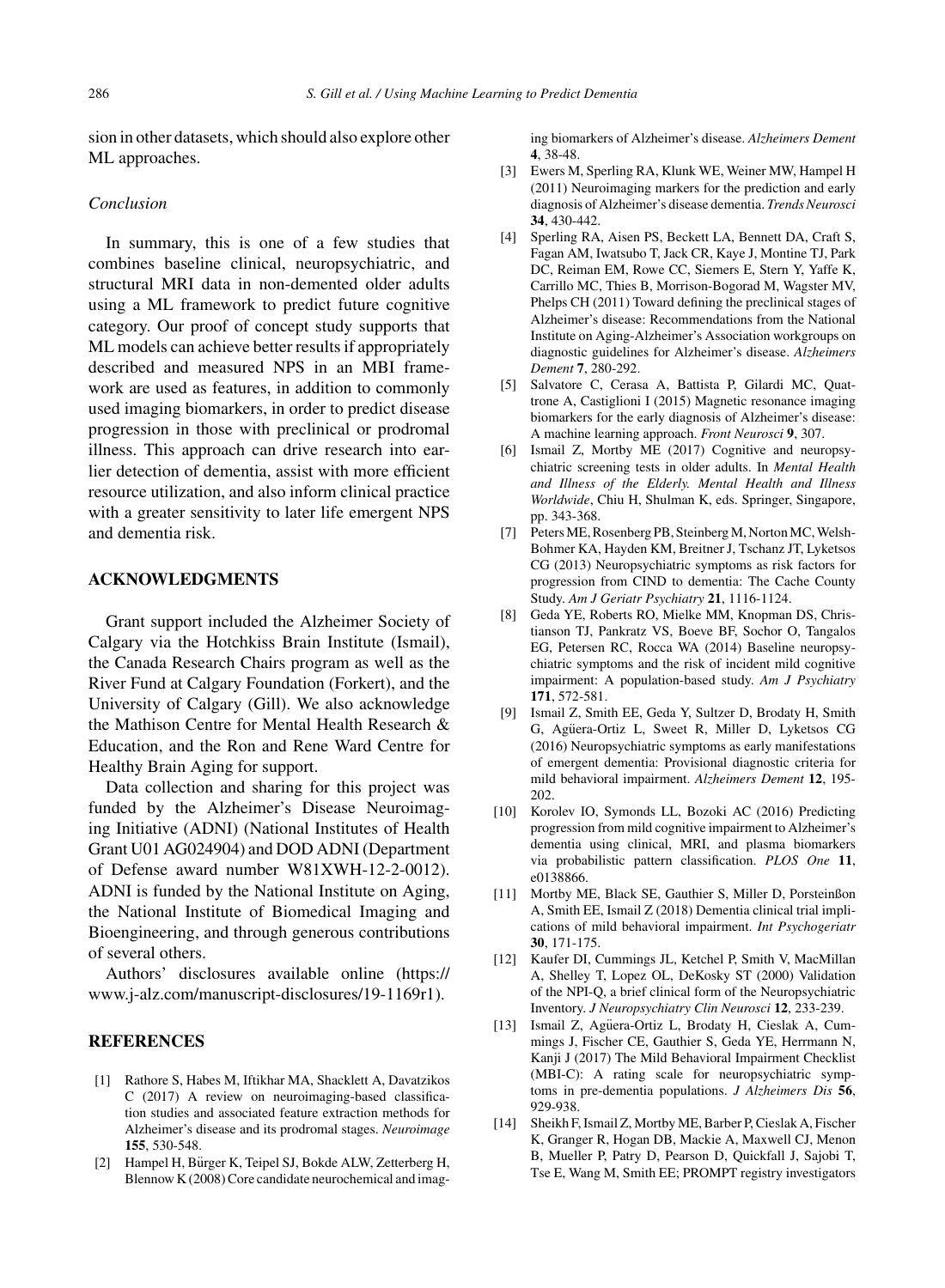(2018) Prevalence of mild behavioral impairment in mild cognitive impairment and subjective cognitive decline, and its association with caregiver burden. *Int Psychogeriatr* **30**, 233-244.

- [15] Mortby ME, Ismail Z, Anstey KJ (2018) Prevalence estimates of mild behavioral impairment in a population-based sample of pre-dementia states and cognitively healthy older adults. *Int Psychogeriatr* **30**, 221-232.
- [16] Fischl B (2012) FreeSurfer. *Neuroimage* **62**, 774-781.
- [17] Landwehr N, Hall M, Frank E (2005) Logistic model trees. *Mach Learn* **59**, 161-205.
- [18] Breiman L (2017) *Classification and regression trees*, Routledge.
- [19] Witten IH, Frank E, Hall MA (2011) *Data Mining: Practical Machine Learning Tools and Techniques*. Morgan Kaufmann, Burlington, MA.
- [20] Ismail Z, Elbayoumi H, Smith EE, Fischer CE, Schweizer TA, Millikin C, Hogan DB, Patten SB, Fiest KM (2017) A systematic review and meta-analysis for the prevalence of depression in mild cognitive impairment. *JAMA Psychiatry* **74**, 58-67.
- [21] McKhann GM, Knopman DS, Chertkow H, Hyman BT, Jack CR, Kawas CH, Klunk WE, Koroshetz WJ, Manly JJ, Mayeux R, Mohs RC, Morris JC, Rossor MN, Scheltens P, Carrillo MC, Thies B, Weintraub S, Phelps CH (2011) The diagnosis of dementia due to Alzheimer's disease: Recommendations from the National Institute on Aging-Alzheimer's Association workgroups on diagnostic guidelines for Alzheimer's disease. *Alzheimers Dement* **7**, 263-269.
- [22] Korolev IO (2014) Alzheimer's disease: A clinical and basic science review. *Med Student Res J* **04**, 024-033.
- [23] Fischer CE, Ismail Z, Schweizer TA (2012) Impact of neuropsychiatric symptoms on caregiver burden in patients with Alzheimer's disease. *Neurodegener Dis Manag* **2**, 269-277.
- [24] Fischer CE, Ismail Z, Schweizer TA (2012) Delusions increase functional impairment in Alzheimer's Disease. *Dement Geriatr Cogn Disord* **33**, 393-399.
- [25] Schouten TM, Koini M, de Vos F, Seiler S, van der Grond J, Lechner A, Hafkemeijer A, Möller C, Schmidt R, de Rooij M, Rombouts SARB (2016) Combining anatomical, diffusion, and resting state functional magnetic resonance imaging for individual classification of mild and moderate Alzheimer's disease. *Neuroimage Clin* **11**, 46-51.
- [26] Dyrba M, Barkhof F, Fellgiebel A, Filippi M, Hausner L, Hauenstein K, Kirste T, Teipel SJ (2015) Predicting prodromal Alzheimer's disease in subjects with mild cognitive impairment using machine learning classification of multimodal multicenter diffusion-tensor and magnetic resonance imaging data. *J Neuroimaging* **25**, 738-747.
- [27] Pellegrini E, Ballerini L, Hernandez MdCV, Chappell FM, González-Castro V, Anblagan D, Danso S, Muñoz-Maniega S, Job D, Pernet C, Mair G, MacGillivray TJ, Trucco E, Wardlaw JM (2018) Machine learning of neuroimaging for assisted diagnosis of cognitive impairment and dementia: A systematic review. *Alzheimers Dement (Amst)* **10**, 519-535.
- [28] Zhang D, Shen D, Initiative AsDN (2012) Predicting future clinical changes of MCI patients using longitudinal and multimodal biomarkers. *PLoS One* **7**, e33182.
- [29] Grassi M, Perna G, Caldirola D, Schruers K, Duara R, Loewenstein DA (2018) A clinically-translatable machine learning algorithm for the prediction of Alzheimer's disease

conversion in individuals with mild and premild cognitive impairment. *J Alzheimers Dis* **61**, 1555-1573.

- [30] Ballard C, Day S, Sharp S, Wing G, Sorensen S (2008) Neuropsychiatric symptoms in dementia: Importance and treatment considerations. *Int Rev Psychiatry* **20**, 396-404.
- [31] Bateman DR, Gill S, Hu S, Foster ED, Ruthirakuhan MT, Sellek AF, Mortby ME, Matušková V, Pin Ng K, Tarawneh RM, Freund-Levi Y, Kumar S, Gauthier S, Rosenberg PB, de Oliveira FF, Devanand DP, Ballard C, Ismail Z (2020) Agitation and impulsivity in mid and late life as possible risk markers for incident dementia. *Alzheimers Dement (N Y)*, in press. DOI : 10.1002/trc2.12016
- [32] Pink A, Stokin GB, Bartley MM, Roberts RO, Sochor O, Machulda MM, Krell-Roesch J, Knopman DS, Acosta JI, Christianson TJ, Pankratz VS, Mielke MM, Petersen RC, Geda YE (2015) Neuropsychiatric symptoms, APOE  $\varepsilon$ 4, and the risk of incident dementia: A population-based study. *Neurology* **84**, 935-943.
- [33] Rosenberg PB, Mielke MM, Appleby BS, Oh ES, Geda YE, Lyketsos CG (2013) The association of neuropsychiatric symptoms in MCI with incident dementia and Alzheimer disease. *Am J Geriatr Psychiatry* **21**, 685-695.
- [34] Petersen RC, Doody R, Kurz A, Mohs RC, Morris JC, Rabins PV, Ritchie K, Rossor M, Thal L, Winblad B (2001) Current concepts in mild cognitive impairment. *Arch Neurol* **58**, 1985.
- [35] Mallo SC, Ismail Z, Pereiro AX, Facal D, Lojo-Seoane C, Campos-Magdaleno M, Juncos-Rabadan O (2019) Assess- ´ ing mild behavioral impairment with the mild behavioral impairment checklist in people with subjective cognitive decline. *Int Psychogeriatr* **31**, 231-239.
- [36] Mallo SC, Ismail Z, Pereiro AX, Facal D, Lojo-Seoane C, Campos-Magdaleno M, Juncos-Rabadan O (2018) Assess- ´ ing mild behavioral impairment with the Mild Behavioral Impairment-Checklist in people with mild cognitive impairment. *J Alzheimers Dis* **66**, 83-95.
- [37] Lussier FZ, Pascoal TA, Chamoun M, Therriault J, Tissot C, Savard M, Kang MS, Mathotaarachchi S, Benedet AL, Parsons M, Qureshi MNI, Thomas ÉM, Shin M, Dion L-A, Massarweh G, Soucy J-P, Tsai I-H, Vitali P, Ismail Z, Rosa-Neto P, Gauthier S (2020) Mild behavioral impairment is associated with  $\beta$ -amyloid but not tau or neurodegeneration in cognitively intact elderly individuals. *Alzheimers Dement* **16**, 192-199.
- [38] Ismail Z, Gatchel J, Bateman DR, Barcelos-Ferreira R, Chantillon M, Jaeger J, Donovan NJ, Mortby ME (2018) Affective and emotional dysregulation as pre-dementia risk markers: Exploring the mild behavioral impairment symptoms of depression, anxiety, irritability, and euphoria. *Int Psychogeriatr* **30**, 185-196.
- [39] Apostolova LG, Cummings JL (2008) Neuropsychiatric manifestations in mild cognitive impairment: A systematic review of the literature. *Dement Geriatr Cogn Disord* **25**, 115-126.
- [40] Trzepacz PT, Yu P, Bhamidipati PK, Willis B, Forrester T, Tabas L, Schwarz AJ, Saykin AJ, Alzheimer's Disease Neuroimaging Initiative (2013) Frontolimbic atrophy is associated with agitation and aggression in mild cognitive impairment and Alzheimer's disease. *Alzheimers Dement* **9**, S95-S104.e101.
- [41] Rosenberg PB, Nowrangi MA, Lyketsos CG (2015) Neuropsychiatric symptoms in Alzheimer's disease: What might be associated brain circuits? *Mol Aspects Med* **43-44**, 25-37.